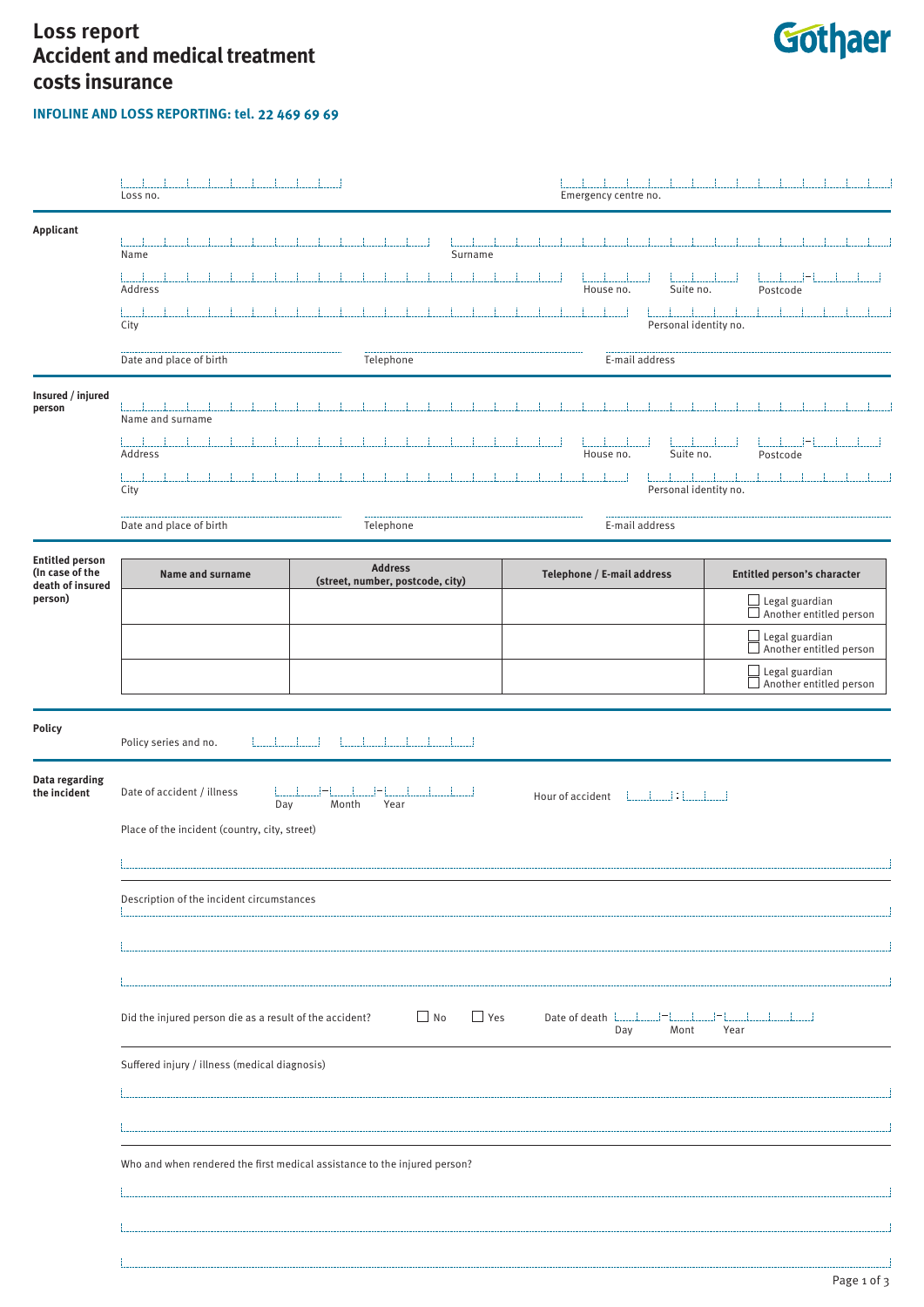|                              | Names and places of medical institutions where the insured person was treated due to the currently reported accident/illness.                        |                                                                    |                          |                       |            |  |  |
|------------------------------|------------------------------------------------------------------------------------------------------------------------------------------------------|--------------------------------------------------------------------|--------------------------|-----------------------|------------|--|--|
|                              |                                                                                                                                                      |                                                                    |                          |                       |            |  |  |
|                              | Names and places of medical institutions where the insured person was treated before the reported accident/illness.                                  |                                                                    |                          |                       |            |  |  |
|                              |                                                                                                                                                      |                                                                    |                          |                       |            |  |  |
|                              |                                                                                                                                                      |                                                                    |                          |                       |            |  |  |
|                              | Was any of entities mentioned below present at the place of the incident? (please enter address of the entity present at the place of the incident)? |                                                                    |                          |                       |            |  |  |
|                              | $\Box$ Police                                                                                                                                        | Address                                                            |                          |                       |            |  |  |
|                              | $\Box$ City guards                                                                                                                                   | Address                                                            |                          |                       |            |  |  |
|                              | $\Box$ Fire brigade                                                                                                                                  | Address                                                            |                          |                       |            |  |  |
|                              | $\Box$ Ambulance service                                                                                                                             | Address                                                            |                          |                       |            |  |  |
|                              | $\Box$ Others (what institution?)                                                                                                                    | Address                                                            |                          |                       |            |  |  |
|                              | Was the incident connected with:<br>$\Box$ transport accident                                                                                        | $\Box$ employment                                                  | $\Box$ competitive sport |                       |            |  |  |
|                              | other causes<br>$\perp$                                                                                                                              |                                                                    |                          |                       |            |  |  |
|                              | Was the injured person under the influence of alcohol, drugs or other narcotics?                                                                     |                                                                    |                          | $\Box$ No             | $\Box$ Yes |  |  |
| Witnesses of<br>the incident | Name                                                                                                                                                 | Surname                                                            |                          |                       |            |  |  |
|                              | Address                                                                                                                                              | and the first control of the first con-                            | House no.                | Suite no.             | Postcode   |  |  |
|                              | City                                                                                                                                                 |                                                                    |                          | Personal identity no. |            |  |  |
|                              | Identity card no.                                                                                                                                    | Telephone                                                          | E-mail address           |                       |            |  |  |
|                              | Name                                                                                                                                                 | Surname                                                            |                          |                       |            |  |  |
|                              | Address                                                                                                                                              |                                                                    | House no.                | Suite no.             | Postcode   |  |  |
|                              | City                                                                                                                                                 |                                                                    |                          | Personal identity no. |            |  |  |
|                              | Identity card no.                                                                                                                                    | Telephone                                                          | E-mail address           |                       |            |  |  |
| Costs of<br>treatment        | $\Box$ In the amount of $\Box$                                                                                                                       | were paid personally by the insured person                         |                          |                       |            |  |  |
|                              | In the amount of <b>Fig. 2016</b><br>In the amount of <b>International E</b>                                                                         | were paid by Emergency Centre<br>were paid by a friend or relative |                          |                       |            |  |  |
|                              | $\Box$ In the amount of $\Box$<br>remain to be paid to the bill issuer                                                                               |                                                                    |                          |                       |            |  |  |
|                              | Apart from the claims regarding the costs of treatment and accident, I additionally submit claim regarding:                                          |                                                                    |                          |                       |            |  |  |
|                              |                                                                                                                                                      |                                                                    |                          |                       |            |  |  |
|                              |                                                                                                                                                      |                                                                    |                          |                       |            |  |  |
|                              |                                                                                                                                                      |                                                                    |                          |                       |            |  |  |
|                              |                                                                                                                                                      |                                                                    |                          |                       |            |  |  |